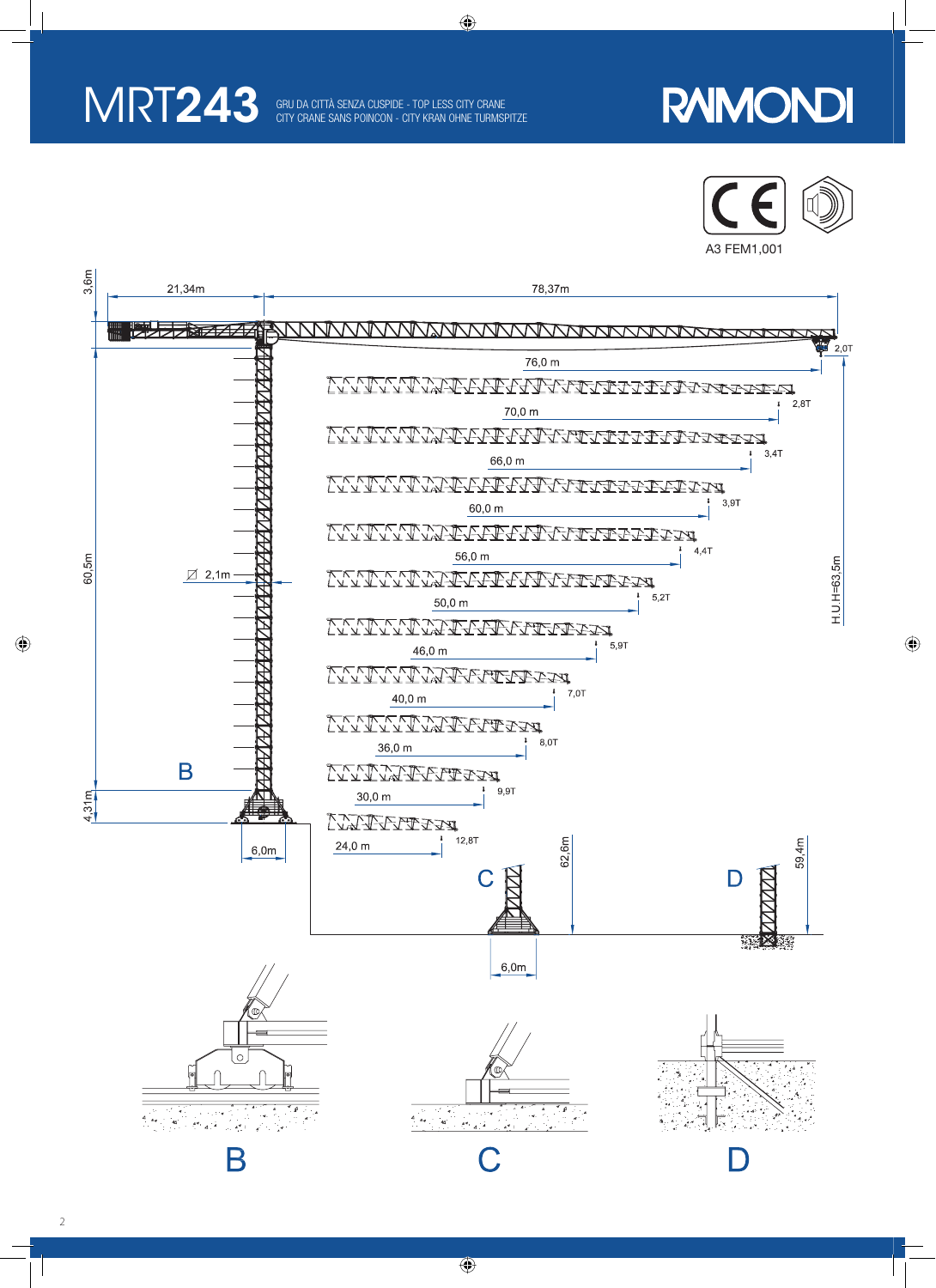## MRT243 GRU DA CITTÀ SENZA CUSPIDE - TOP LESS CITY CRANE CITY CRANE SANS POINCON - CITY KRAN OHNE TURMSPITZE

⊕

# **RAIMONDI**

 $\bigoplus$ 

#### **PORTATA**

 $\bigcirc$ 

Load - Charge - Tragfähigkeit

| Portata max / Max s.w.l.<br>Charge maxi / Max. Tragfähigkeit                                 |                         |                     |          |               |               |               |              | 14000 kg. $/$<br>7000 kg. |              |              | $\mathbf{g}^{\prime}$ |              | $\frac{1}{\sigma}$ |               |              | 16000 kg. $/$ |              | 8000 kg.     |              | $\overline{\mathbf{g}}^{\parallel}$ |              |
|----------------------------------------------------------------------------------------------|-------------------------|---------------------|----------|---------------|---------------|---------------|--------------|---------------------------|--------------|--------------|-----------------------|--------------|--------------------|---------------|--------------|---------------|--------------|--------------|--------------|-------------------------------------|--------------|
| Sbraccio / Radius<br>Ausladung / Portèe                                                      |                         | m.                  |          | 36            | 40            | 46            | 50           | 56                        | 60           | 66           | 70                    | 76           | 36                 | 40            | 46           | 50            | 56           | 60           | 66           | 70                                  | 76           |
| Campo di portata max da<br>Max s.w.l. range from<br>Charge maxi de<br>Max. Tragfähigkeit von | 2.8 <sub>m</sub>        | a<br>to<br>à<br>bis |          | 22,2          | 21,5          | 21,1          | 20,6         | 20,1                      | 19,6         | 19,3         | 17,7                  | 15,5         | 19,3               | 18,7          | 18,5         | 18,0          | 17,6         | 17,1         | 16,8         | 15,4                                | 13,1         |
| Sbraccio (m.)<br>Radius (m.)<br>Portèe (m.)<br>Ausladung (m.)                                | $\frac{1}{\sigma}$      |                     | 13       | 14000         | 14000         | 14000         | 14000        | 14000                     | 14000        | 14000        | 14000                 | 14000        | 16000              | 16000         | 16000        | 16000         | 16000        | 16000        | 16000        | 16000                               | 16000        |
|                                                                                              |                         |                     | 15       | 14000         | 14000         | 14000         | 14000        | 14000                     | 14000        | 14000        | 14000                 | 14000        | 16000              | 16000         | 16000        | 16000         | 16000        | 16000        | 16000        | 16000                               | 13689        |
|                                                                                              |                         |                     | 16       | 14000         | 14000         | 14000         | 14000        | 14000                     | 14000        | 14000        | 14000                 | 13448        | 16000              | 16000         | 16000        | 16000         | 16000        | 16000        | 16000        | 15268                               | 12698        |
|                                                                                              |                         |                     | 18       | 14000         | 14000         | 14000         | 14000        | 14000                     | 14000        | 14000        | 13740                 | 11728        | 16000              | 16000         | 16000        | 16000         | 15567        | 15049        | 14787        | 13334                               | 11066        |
|                                                                                              |                         |                     | 20       | 14000         | 14000         | 14000         | 14000        | 14000                     | 13652        | 13449        | 12170                 | 10370        | 15357              | 14784         | 14364        | 14233         | 13804        | 13341        | 13107        | 11807                               | 9777         |
|                                                                                              |                         |                     | 22       | 14000         | 13635         | 13342         | 12999        | 12640                     | 12240        | 12056        | 10899                 | 9270         | 13783              | 13264         | 13128        | 12766         | 12378        | 11959        | 11747        | 10570                               | 8734         |
|                                                                                              |                         |                     | 24       | 12787         | 12347         | 12080         | 11767        | 11438                     | 11073        | 10906        | 9849                  | 8362         | 12482              | 12008         | 11884        | 11554         | 11199        | 10817        | 10623        | 9549                                | 7873         |
|                                                                                              |                         |                     | 26       | 11670         | 11266         | 11020         | 10732        | 10429                     | 10093        | 9939         | 8967                  | 7599         | 11390              | 10954         | 10840        | 10536         | 10209        | 9857         | 9679         | 8691                                | 7149         |
|                                                                                              |                         |                     | 28<br>30 | 10718<br>9898 | 10344<br>9550 | 10116<br>9338 | 9850<br>9089 | 9570<br>8829              | 9259<br>8539 | 9116<br>8406 | 8216<br>7568          | 7000<br>7000 | 10459<br>9657      | 10055<br>9281 | 9950<br>9182 | 9668<br>8920  | 9366<br>8639 | 9040<br>8336 | 8875<br>8182 | 7946<br>7351                        | 6532<br>6001 |
|                                                                                              |                         |                     | 32       | 9184          | 8858          | 8659          | 8427         | 8183                      | 7912         | 7788         | 7004                  | 6506         | 8958               | 8606          | 8514         | 8269          | 8006         | 7839         | 7657         | 6834                                | 5538         |
|                                                                                              |                         |                     | 34       | 8556          | 8250          | 8063          | 7845         | 7616                      | 7362         | 7245         | 7000                  | 6040         | 8344               | 8014          | 8000         | 7899          | 7615         | 7324         | 7152         | 6379                                | 5131         |
|                                                                                              |                         |                     | 36       | 8000          | 7711          | 7536          | 7330         | 7114                      | 7000         | 7000         | 6661                  | 5628         | 8000               | 7654          | 7649         | 7409          | 7141         | 6867         | 6705         | 5976                                | 4771         |
|                                                                                              |                         |                     | 38       |               | 7231          | 7065          | 7000         | 7000                      | 6917         | 6862         | 6237                  | 5260         |                    | 7204          | 7199         | 6972          | 6719         | 6459         | 6306         | 5617                                | 4449         |
|                                                                                              | $\overline{\mathbf{z}}$ |                     | 40       |               | 7000          | 6988          | 6834         | 6687                      | 6502         | 6450         | 5857                  | 4930         |                    | 6800          | 6796         | 6580          | 6340         | 6093         | 5948         | 5294                                | 4178         |
|                                                                                              |                         |                     | 42       |               |               | 6590          | 6444         | 6303                      | 6128         | 6078         | 5514                  | 4633         |                    |               | 6431         | 6226          | 5998         | 5763         | 5625         | 5003                                | 3942         |
|                                                                                              |                         |                     | 44       |               |               | 6229          | 6089         | 5956                      | 5788         | 5740         | 5203                  | 4362         |                    |               | 6101         | 5905          | 5688         | 5464         | 5332         | 4739                                | 3727         |
|                                                                                              |                         |                     | 46       |               |               | 5900          | 5767         | 5639                      | 5479         | 5433         | 4920                  | 4116         |                    |               | 5800         | 5613          | 5405         | 5191         | 5065         | 4499                                | 3532         |
|                                                                                              |                         |                     | 48       |               |               |               | 5471         | 5349                      | 5196         | 5152         | 4660                  | 3891         |                    |               |              | 5346          | 5146         | 4942         | 4821         | 4279                                | 3353         |
|                                                                                              |                         |                     | 50       |               |               |               | 5200         | 5083                      | 4936         | 4894         | 4422                  | 3684         |                    |               |              | 5100          | 4909         | 4713         | 4597         | 4076                                | 3188         |
|                                                                                              |                         |                     | 52       |               |               |               |              | 4837                      | 4696         | 4656         | 4203                  | 3494         |                    |               |              |               | 4690         | 4502         | 4390         | 3890                                | 3037         |
|                                                                                              |                         |                     | 54       |               |               |               |              | 4610                      | 4474         | 4436         | 4000                  | 3318         |                    |               |              |               | 4488         | 4306         | 4199         | 3718                                | 2897         |
|                                                                                              |                         |                     | 56<br>58 |               |               |               |              | 4400                      | 4269         | 4232         | 3812                  | 3154         |                    |               |              |               | 4300         | 4125         | 4022         | 3558                                | 2767         |
|                                                                                              |                         |                     | 60       |               |               |               |              |                           | 4078<br>3900 | 4042<br>3865 | 3637<br>3474          | 3002<br>2861 |                    |               |              |               |              | 3957<br>3800 | 3858<br>3704 | 3410<br>3272                        | 2647<br>2534 |
|                                                                                              |                         |                     | 62       |               |               |               |              |                           |              | 3700         | 3321                  | 2729         |                    |               |              |               |              |              | 3560         | 3142                                | 2429         |
|                                                                                              |                         |                     | 64       |               |               |               |              |                           |              | 3545         | 3179                  | 2605         |                    |               |              |               |              |              | 3426         | 3021                                | 2330         |
|                                                                                              |                         |                     | 66       |               |               |               |              |                           |              | 3400         | 3045                  | 2488         |                    |               |              |               |              |              | 3300         | 2908                                | 2238         |
|                                                                                              |                         |                     | 68       |               |               |               |              |                           |              |              | 2919                  | 2379         |                    |               |              |               |              |              |              | 2801                                | 2151         |
|                                                                                              |                         |                     | 70       |               |               |               |              |                           |              |              | 2800                  | 2276         |                    |               |              |               |              |              |              | 2700                                | 2069         |
|                                                                                              |                         |                     | 72       |               |               |               |              |                           |              |              |                       | 2179         |                    |               |              |               |              |              |              |                                     | 1992         |
|                                                                                              |                         |                     | 74       |               |               |               |              |                           |              |              |                       | 2087         |                    |               |              |               |              |              |              |                                     | 1919         |
|                                                                                              |                         |                     | 76       |               |               |               |              |                           |              |              |                       | 2000         |                    |               |              |               |              |              |              |                                     | 1850         |

liate loads are increased of 10% if the crane is equipped with "ULTRALIFT" control - Les charges intermdiaires sont augmentes de 10% si Con sistema 'ULTRALIFT" tutte le portate intermedie sono<br>la grue est équipèe avec controle "ULTRALIFT"

 $\bigcirc$